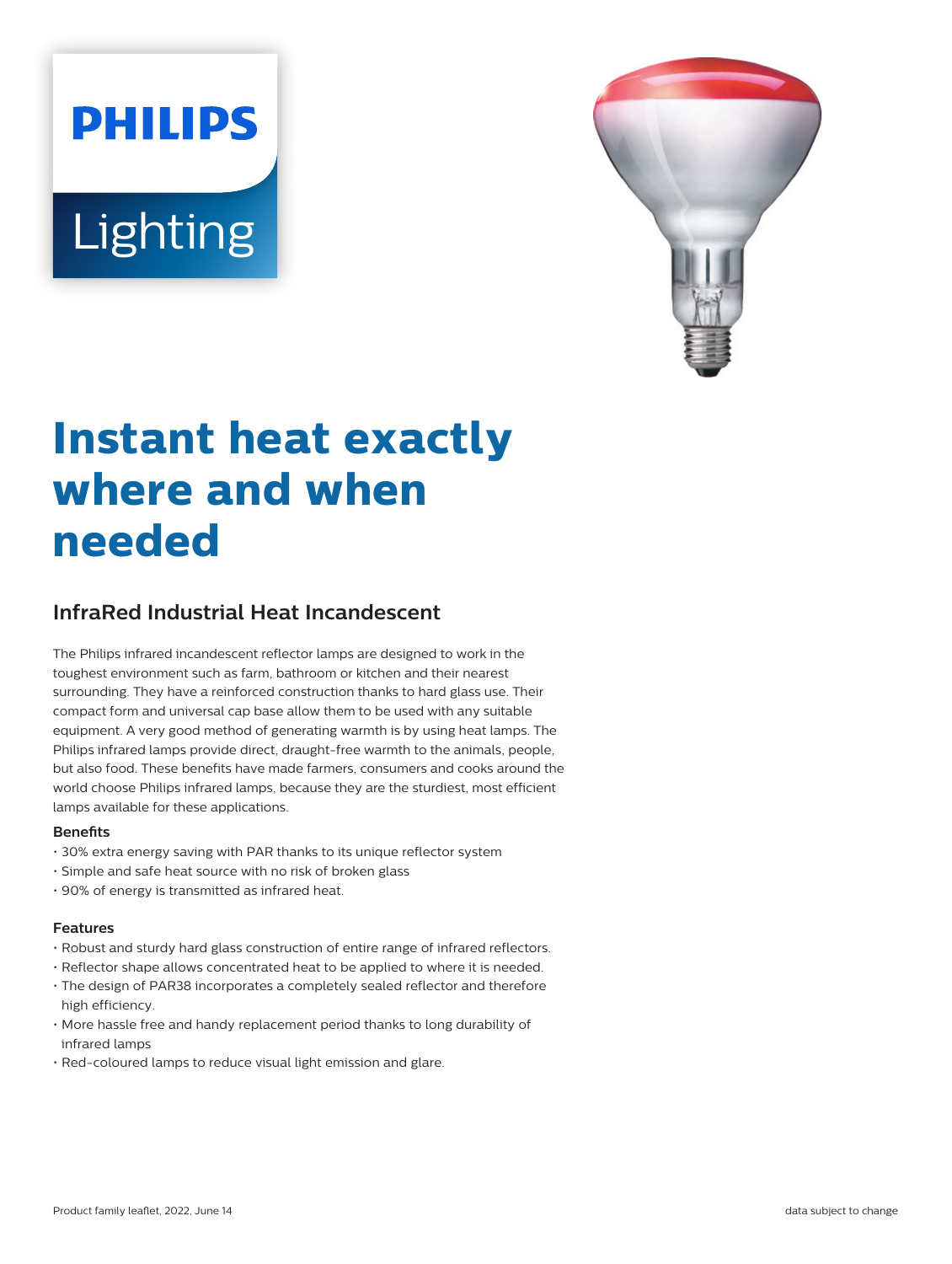## **InfraRed Industrial Heat Incandescent**

#### **Application**

- Agricultural: breeding and rearing of pigs, poultry, calves, foals, dogs etc. as well as in veterinary clinics, zoos, pet shops.
- General radiant heating, e.g. hot food displays, cooker hoods, bathrooms, space heating etc.
- Industrial heating, e.g. drying, baking, carbonising, melting etc.

#### **Dimensional drawing**



| Product |  |                                       |        | $C \text{ (max)}$ |
|---------|--|---------------------------------------|--------|-------------------|
|         |  | BR125 IR 250W E27 230-250V CL 1CT/10  |        | 125 mm 173 mm     |
|         |  | BR125 IR 250W E27 230-250V Red 1CT/10 | 125 mm | 173 mm            |

| <b>General Information</b>    |                 |
|-------------------------------|-----------------|
| Cap-Base                      | F <sub>27</sub> |
| <b>Nominal Lifetime (Nom)</b> | 5000 h          |
| <b>Rated Lifetime (Hours)</b> | 5000 h          |

#### **Controls and Dimming**

| Order Code   | <b>Full Product Name</b>              | Dimmable |
|--------------|---------------------------------------|----------|
| 923203345503 | R125 IR 275W E27 240V 1CT/6           | No.      |
| 923212043801 | BR125 IR 250W E27 230-250V Red 1CT/10 | Yes      |

| Order Code   | <b>Full Product Name</b>             | Dimmable |
|--------------|--------------------------------------|----------|
| 923212143801 | BR125 IR 250W E27 230-250V CL 1CT/10 | Yes      |
| 923223543807 | R125 IR 375W E27 230-250V CL 1CT/10  | Yes      |

#### **Operating and Electrical**

| Order Code | <b>Full Product Name</b>                    | Voltage (Nom) Power (Nom) |       |
|------------|---------------------------------------------|---------------------------|-------|
|            | 923203345503 R125 IR 275W E27 240V 1CT/6    | 240 V                     | 275 W |
|            | 923212043801 BR125 IR 250W E27 230-250V Red | 230-250 V                 | 250 W |
|            | 1CT/10                                      |                           |       |

| Order Code   | <b>Full Product Name</b>                         | Voltage (Nom) Power (Nom) |       |
|--------------|--------------------------------------------------|---------------------------|-------|
| 923212143801 | BR125 IR 250W E27 230-250V CL 1CT/10 230-250 V   |                           | 250 W |
|              | 923223543807 R125 IR 375W E27 230-250V CL 1CT/10 | 230-250 V                 | 375 W |

#### **General Information**

|              |                                                        |                                  | Operating |
|--------------|--------------------------------------------------------|----------------------------------|-----------|
| Order Code   | <b>Full Product Name</b>                               | <b>Main Application Position</b> |           |
|              | 923203345503 R125 IR 275W E27 240V 1CT/6               |                                  |           |
| 923212043801 | BR125 IR 250W E27 230-250V Red Infrared Industrial H45 |                                  |           |
|              | 1CT/10                                                 |                                  |           |
| 923212143801 | BR125 IR 250W E27 230-250V CL                          | Infrared Industrial UNIVERSAL    |           |
|              | 1CT/10                                                 |                                  |           |

|            |                                           |                                  | Operating |
|------------|-------------------------------------------|----------------------------------|-----------|
| Order Code | <b>Full Product Name</b>                  | <b>Main Application Position</b> |           |
|            | 923223543807 R125 IR 375W E27 230-250V CL | Infrared Industrial UNIVERSAL    |           |
|            | 1CT/10                                    |                                  |           |

#### **Luminaire Design Requirements**